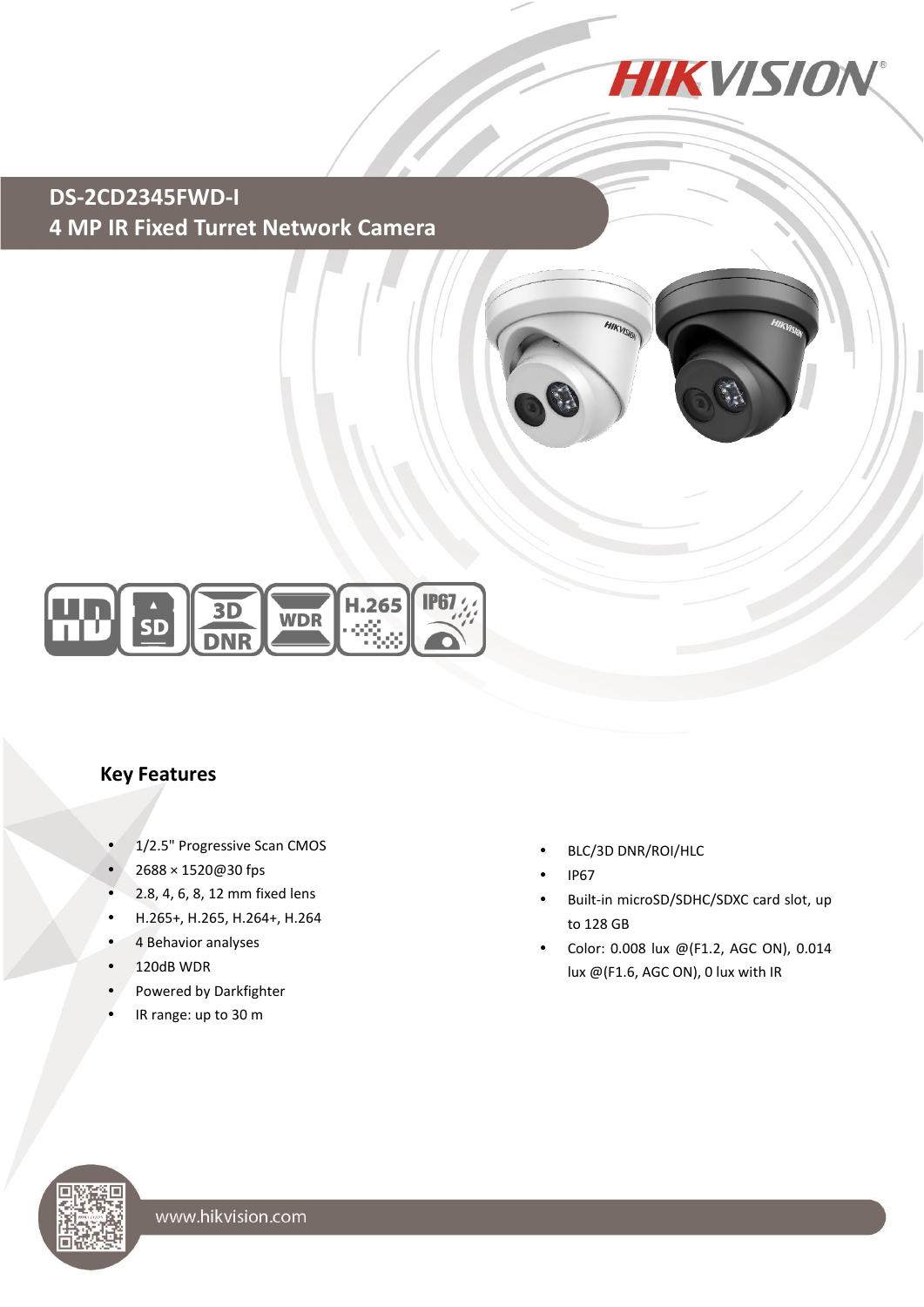

# **Specifications**

 $\triangledown$ 

| Camera                         |                                                                                                                                                                                                                                                                                                                                                   |  |
|--------------------------------|---------------------------------------------------------------------------------------------------------------------------------------------------------------------------------------------------------------------------------------------------------------------------------------------------------------------------------------------------|--|
| Image Sensor                   | 1/2.5" Progressive Scan CMOS                                                                                                                                                                                                                                                                                                                      |  |
| Min. Illumination              | Color: 0.008 lux @(F1.2, AGC ON), 0.014 lux @(F1.6, AGC ON), 0 lux with IR                                                                                                                                                                                                                                                                        |  |
| Shutter Speed                  | 1/3 s to 1/100,000 s                                                                                                                                                                                                                                                                                                                              |  |
| Slow Shutter                   | Yes                                                                                                                                                                                                                                                                                                                                               |  |
| Day & Night                    | IR Cut Filter                                                                                                                                                                                                                                                                                                                                     |  |
| <b>Digital Noise Reduction</b> | 3D DNR                                                                                                                                                                                                                                                                                                                                            |  |
| <b>WDR</b>                     | 120dB                                                                                                                                                                                                                                                                                                                                             |  |
| 3-Axis Adjustment              | Pan: 0° to 360°, tilt: 0° to 75°, rotate: 0° to 360°                                                                                                                                                                                                                                                                                              |  |
| Lens                           |                                                                                                                                                                                                                                                                                                                                                   |  |
| Focal Length                   | 2.8, 4, 6, 8, 12 mm                                                                                                                                                                                                                                                                                                                               |  |
| Aperture                       | F <sub>1.6</sub>                                                                                                                                                                                                                                                                                                                                  |  |
| Focus                          | Fixed                                                                                                                                                                                                                                                                                                                                             |  |
| <b>FOV</b>                     | 2.8 mm, horizontal FOV: 109°, vertical FOV: 60°, diagonal FOV: 131°<br>4 mm, horizontal FOV: 88°, vertical FOV: 46°, diagonal FOV: 105°<br>6 mm, horizontal FOV: 53°, vertical FOV: 30°, diagonal FOV: 61°<br>8 mm, horizontal FOV: 41°, vertical FOV: 23°, diagonal FOV: 48°<br>12 mm, horizontal FOV: 25°, vertical FOV: 14°, diagonal FOV: 29° |  |
| Lens Mount                     | M12                                                                                                                                                                                                                                                                                                                                               |  |
| IR                             |                                                                                                                                                                                                                                                                                                                                                   |  |
| IR Range                       | Up to 30 m                                                                                                                                                                                                                                                                                                                                        |  |
| Wavelength                     | 850nm                                                                                                                                                                                                                                                                                                                                             |  |
| <b>Compression Standard</b>    |                                                                                                                                                                                                                                                                                                                                                   |  |
|                                |                                                                                                                                                                                                                                                                                                                                                   |  |
| Video Compression              | Main stream: H.265/H.264<br>Sub-stream: H.265/H.264/MJPEG<br>Third stream: H.265/H.264                                                                                                                                                                                                                                                            |  |
| H.264 Type                     | Main Profile/High Profile                                                                                                                                                                                                                                                                                                                         |  |
| $H.264+$                       | Main stream supports                                                                                                                                                                                                                                                                                                                              |  |
| H.265 Type                     | Main Profile                                                                                                                                                                                                                                                                                                                                      |  |
| $H.265+$                       | Main stream supports                                                                                                                                                                                                                                                                                                                              |  |
| Video Bit Rate                 | 32 Kbps to 16 Mbps                                                                                                                                                                                                                                                                                                                                |  |
| <b>Smart Feature-set</b>       |                                                                                                                                                                                                                                                                                                                                                   |  |
| <b>Smart Event</b>             | Line crossing detection, intrusion detection, unattended baggage detection, object removal<br>detection, face detection, scene change detection                                                                                                                                                                                                   |  |
| <b>Basic Event</b>             | Motion detection, video tampering alarm, exception (network disconnected, IP address conflict,<br>illegal login, HDD full, HDD error)                                                                                                                                                                                                             |  |
| Linkage Method                 | Trigger recording: memory card, network storage, pre-record and post-record<br>Trigger captured pictures uploading: FTP, HTTP, NAS, Email<br>Trigger notification: HTTP, ISAPI, Email                                                                                                                                                             |  |
| Region of Interest             | Support 1 fixed region for main stream and sub-stream                                                                                                                                                                                                                                                                                             |  |
| <b>Image</b>                   |                                                                                                                                                                                                                                                                                                                                                   |  |
| Max. Resolution                | $2688 \times 1520$                                                                                                                                                                                                                                                                                                                                |  |
| Main Stream                    | 50Hz: 25 fps (2688 × 1520, 2304 × 1296, 1920 × 1080, 1280 × 720)<br>60Hz: 30 fps (2688 × 1520, 2304 × 1296, 1920 × 1080, 1280 × 720)                                                                                                                                                                                                              |  |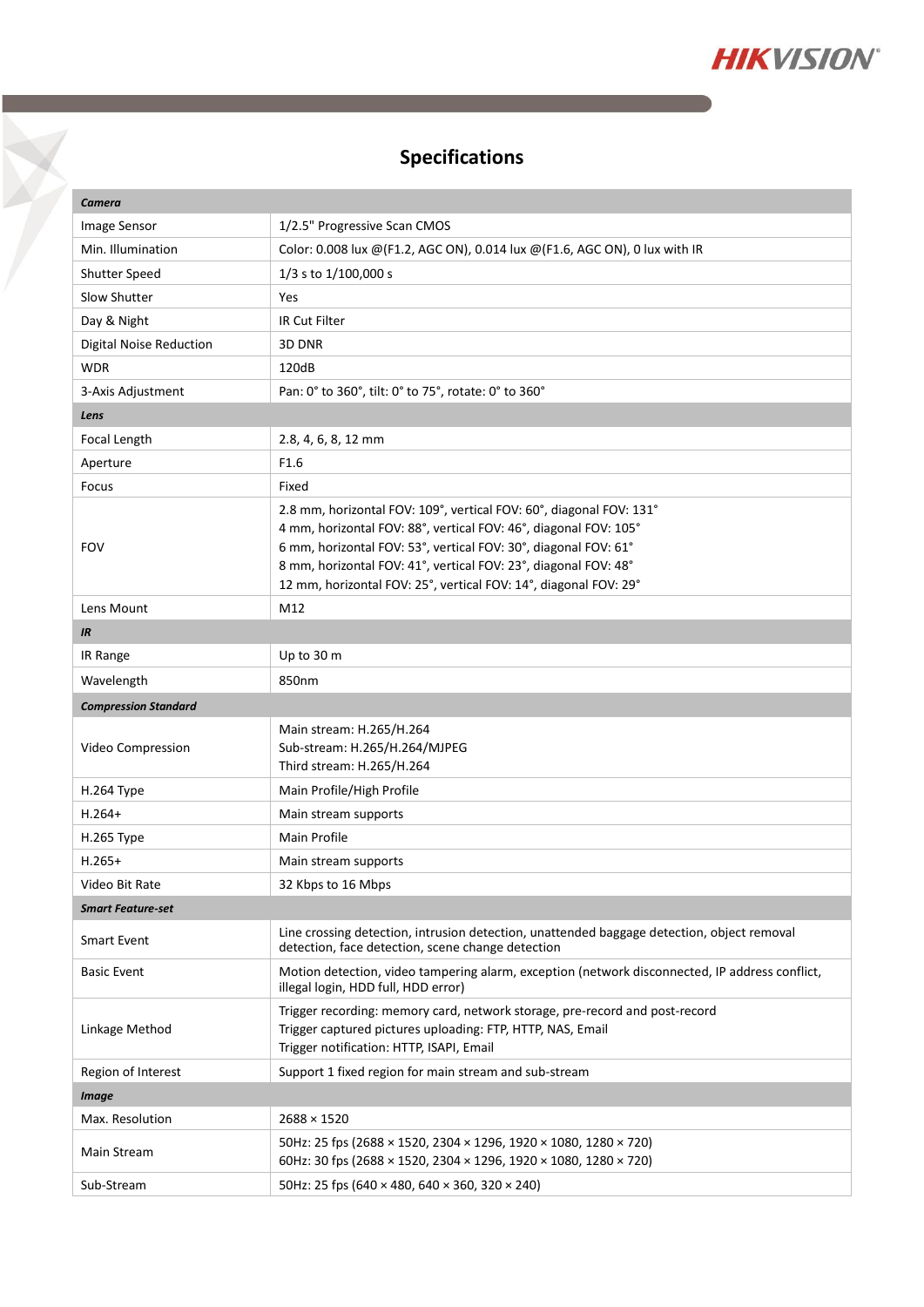

|                                  | 60Hz: 30 fps (640 $\times$ 480, 640 $\times$ 360, 320 $\times$ 240)                                                                                                                                                                                                                                                                                   |  |
|----------------------------------|-------------------------------------------------------------------------------------------------------------------------------------------------------------------------------------------------------------------------------------------------------------------------------------------------------------------------------------------------------|--|
| <b>Third Stream</b>              | 50Hz: 25 fps (1280 × 720, 640 × 360, 352 × 288)<br>60Hz: 30 fps (1280 × 720, 640 × 360, 352 × 240)                                                                                                                                                                                                                                                    |  |
| Image Enhancement                | BLC/3D DNR/HLC                                                                                                                                                                                                                                                                                                                                        |  |
| <b>Image Setting</b>             | Rotate mode, saturation, brightness, contrast, sharpness, AGC, and white balance adjustable by<br>client software or web browser                                                                                                                                                                                                                      |  |
| <b>Target Cropping</b>           | No                                                                                                                                                                                                                                                                                                                                                    |  |
| <b>SVC</b>                       | H.264 and H.265 encoding support                                                                                                                                                                                                                                                                                                                      |  |
| Day/Night Switch                 | Day/Night/Auto/Schedule                                                                                                                                                                                                                                                                                                                               |  |
| <b>Network</b>                   |                                                                                                                                                                                                                                                                                                                                                       |  |
| Network Storage                  | Support microSD/SDHC/SDXC card (128G), local storage and NAS (NFS, SMB/CIFS), ANR                                                                                                                                                                                                                                                                     |  |
| Protocols                        | TCP/IP, UDP, ICMP, HTTP, HTTPS, FTP, DHCP, DNS, DDNS, RTP, RTSP, RTCP, PPPOE, NTP, UPnP, SMTP,<br>SNMP, IGMP, 802.1X, QoS, IPv6, UDP, Bonjour, SSL/TLS                                                                                                                                                                                                |  |
| <b>General Function</b>          | Anti-flicker, three streams, heartbeat, mirror, privacy masks, password reset via e-mail, pixel<br>counter, HTTP listening                                                                                                                                                                                                                            |  |
| API                              | ONVIF (PROFILE S, PROFILE G, PROFILE T), ISAPI, SDK                                                                                                                                                                                                                                                                                                   |  |
| Security                         | Password protection, complicated password, HTTPS encryption, 802.1X authentication (EAP-TLS<br>1.2, EAP-LEAP, EAP-MD5), watermark, IP address filter, basic and digest authentication for<br>HTTP/HTTPS, WSSE and digest authentication for ONVIF, TLS1.2                                                                                             |  |
| Simultaneous Live View           | Up to 6 channels                                                                                                                                                                                                                                                                                                                                      |  |
| User/Host                        | Up to 32 users<br>3 levels: Administrator, Operator and User                                                                                                                                                                                                                                                                                          |  |
| Client                           | iVMS-4200, Hik-Connect, Hik-Central                                                                                                                                                                                                                                                                                                                   |  |
| <b>Web Browser</b>               | Plug-in required live view: IE8+<br>Plug-in free live view: Chrome 57.0+, Firefox 52.0+, Safari 11+<br>Local Service: Chrome 41.0+, Firefox 30.0+                                                                                                                                                                                                     |  |
| <b>Interface</b>                 |                                                                                                                                                                                                                                                                                                                                                       |  |
| Communication Interface          | 1 RJ45 10M/100M self-adaptive Ethernet port                                                                                                                                                                                                                                                                                                           |  |
| On-board storage                 | Built-in microSD/SDHC/SDXC slot, up to 128 GB                                                                                                                                                                                                                                                                                                         |  |
| <b>Reset Button</b>              | Yes                                                                                                                                                                                                                                                                                                                                                   |  |
| General                          |                                                                                                                                                                                                                                                                                                                                                       |  |
| <b>Operating Conditions</b>      | -30 °C to +60 °C (-22 °F to +140 °F), humidity 95% or less (non-condensing)                                                                                                                                                                                                                                                                           |  |
| Web Client Language              | 32 languages<br>English, Russian, Estonian, Bulgarian, Hungarian, Greek, German, Italian, Czech, Slovak, French,<br>Polish, Dutch, Portuguese, Spanish, Romanian, Danish, Swedish, Norwegian, Finnish, Croatian,<br>Slovenian, Serbian, Turkish, Korean, Traditional Chinese, Thai, Vietnamese, Japanese, Latvian,<br>Lithuanian, Portuguese (Brazil) |  |
| Power Supply                     | 12 VDC $\pm$ 25%, $\Phi$ 5.5 mm coaxial plug power<br>PoE(802.3af, class 3)                                                                                                                                                                                                                                                                           |  |
| Power Consumption and<br>Current | 12 VDC, 0.5 A, max. 6 W<br>PoE (802.3af, 36 V to 57 V), 0.3 A to 0.2 A, max. 7.5 W                                                                                                                                                                                                                                                                    |  |
| <b>Protection Level</b>          | <b>IP67</b>                                                                                                                                                                                                                                                                                                                                           |  |
| Material                         | Metal                                                                                                                                                                                                                                                                                                                                                 |  |
| <b>Dimensions</b>                | Camera: $\Phi$ 127.3 × 95.9 mm ( $\Phi$ 5" × 3.8")<br>Package: 150 × 150 × 141 mm (5.9" × 5.9" × 5.6")                                                                                                                                                                                                                                                |  |
| Weight                           | Camera: 620 g (1.4 lb.)                                                                                                                                                                                                                                                                                                                               |  |
|                                  |                                                                                                                                                                                                                                                                                                                                                       |  |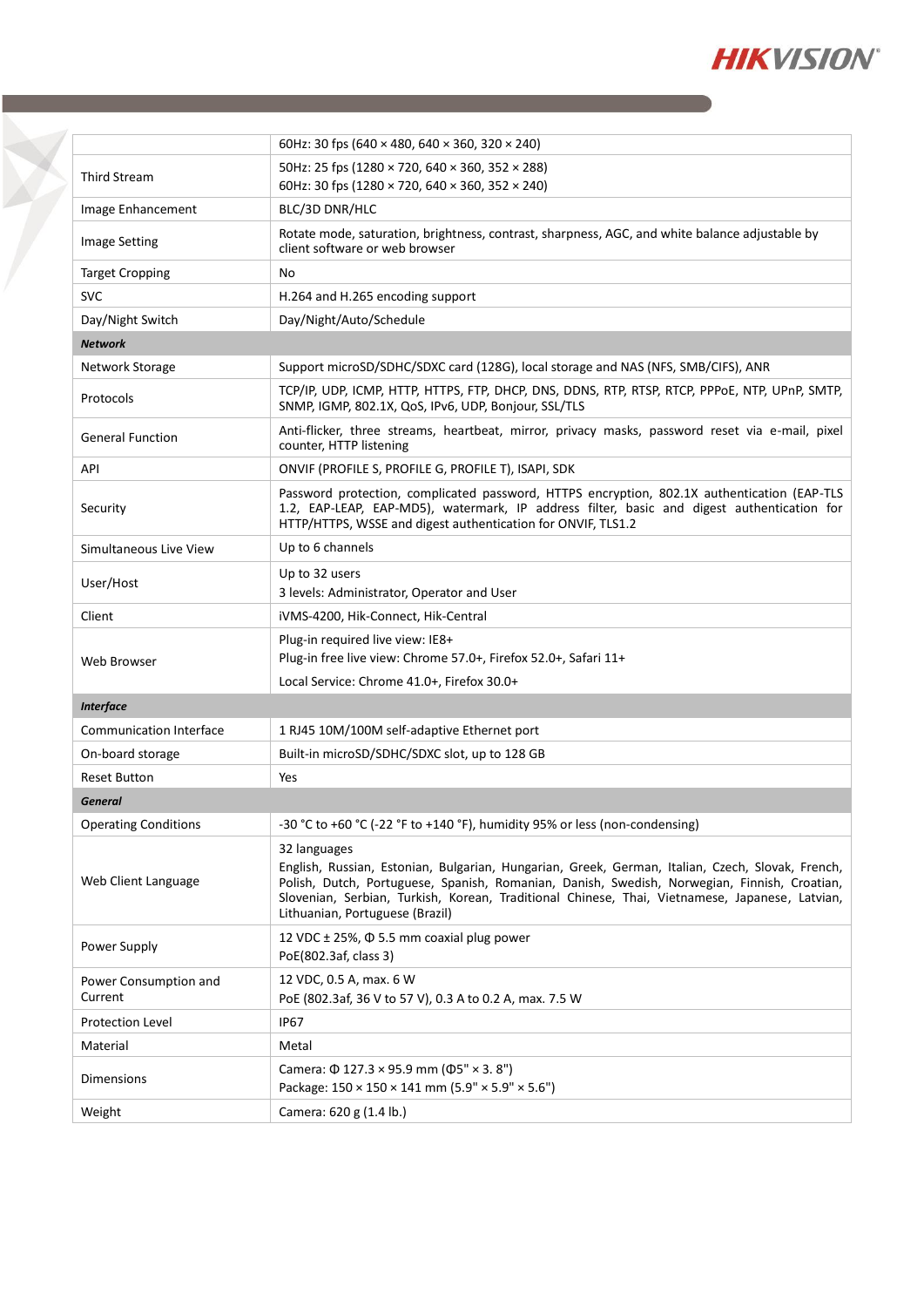

### **Available Model**

DS-2CD2345FWD-I (2.8/4/6/8/12 mm)

### **Dimension**







#### **Accessory**



DS-1273ZJ-130-TRL Wall Mount



DS-1280ZJ-M Junction Box



DS-1275ZJ-SUS Vertical Pole Mount



DS-1281ZJ-M Inclined Ceiling Mount



DS-1276ZJ-SUS Corner Mount



DS-1280ZJ-DM8 Junction Box